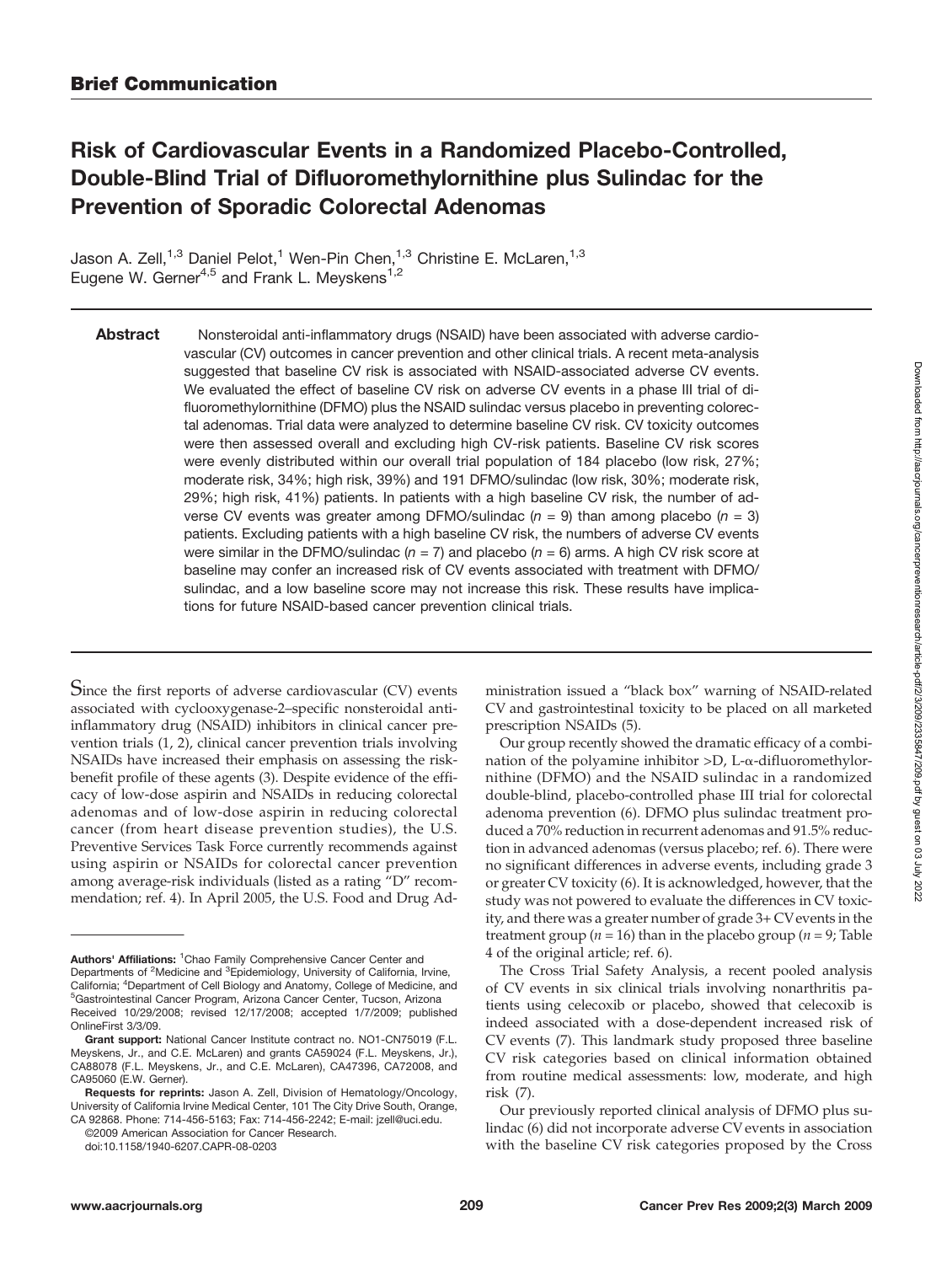Trial Safety Analysis. Therefore, in light of the new data indicating the importance of baseline CV risk in NSAID-based trials, we conducted the present study of the risk of serious CV events associated with the interaction between baseline CV risk and DFMO plus sulindac in our phase III colorectal adenoma prevention trial.

# Materials and Methods

**Patients PFPF Exercise** colon adenoma prevention trial, as described elsewhere (6). Three hundred seventy-five patients were randomized to receive treatment either with DFMO plus sulindac or with placebo. Stratification was done for study site and prior low-dose aspirin usage, and the planned treatment duration was 36 mo (6). Clinical data were collected at baseline interview and recorded in the study chart. Adverse events were recorded using the coding symbols from the thesaurus of adverse reaction terms (COSTART). At the second interim analysis, the study was halted by the Data Safety and Monitoring Board because clinical efficacy end points were achieved; thus, 267 patients completed the trial. Adverse event data were available for all patients enrolled in the trial.

# **Baseline CV risk assessment**

Additional data relevant to CV risk were identified for analysis, including age, family history of heart disease, tobacco history, diabetes, history of CV disease (including myocardial infarction, coronary artery disease, congestive heart failure, and cerebrovascular accident), hypertension, hyperlipidemia, as well as low-dose aspirin usage. Using these available data and the proposed criteria for low, moderate, and high baseline CV risk defined by Solomon et al. (7), we reclassified all trial patients into one of these three risk categories.

Our composite end point for CV events in the trial included myocardial infarction, coronary artery disease, congestive heart failure, cerebrovascular accident, and chest pain. Only grade 3+ toxicities were included in the primary analysis, such that grade 3+ chest pain, for example, included only those cases hospitalized or those who had complete outpatient cardiac evaluations for chest pain.

Descriptive analyses were reported for the following clinicopathologic variables collected at baseline: age, use of low-dose aspirin, history of CV disease, history of hypertension, history of hyperlipidemia, history of diabetes mellitus, and current or prior tobacco history. Comparisons of normally distributed continuous data (i.e., age) between the treatment group and the placebo group were done using the Student  $t$  test. Comparisons of categorical data across treatment groups were done using the  $\chi^2$  test for independence. Statistical significance level was assumed at P < 0.05. All analyses were conducted using SAS 9.1 statistical software (SAS, Inc.).

# **Results**

Selected CV risk factors and the calculated baseline CV risk scores from our original sample of 184 placebo and 191 DFMO/sulindac patients are presented in Table 1. No statistically significant differences in the proportion of CV risk factors at baseline were identified across the two study arms. Computed baseline CV risk scores were evenly distributed between the placebo and DFMO/sulindac arms: 27% versus 30% low risk, 34% versus 29% moderate risk, and 39% versus 41% high risk, respectively  $[P > 0.05$  (not significant) for all comparisons].

Descriptive comparisons of all patients experiencing grade 3+ CV events, including assessment of baseline CV risk, are

|                                                                              | Placebo ( $n = 184$ ) | DFMO/sulindac ( $n = 191$ ) |
|------------------------------------------------------------------------------|-----------------------|-----------------------------|
| Age $(y)$                                                                    |                       |                             |
| Mean $\pm$ SD                                                                | $61 \pm 8.2$          | $60 \pm 8.6$                |
| Range                                                                        | 42-78                 | 41-79                       |
| Age $>75$ y, n (%)                                                           | 8(4)                  | 7(4)                        |
| Use of low-dose aspirin, $n$ (%)                                             | 69 (38)               | 77 (40)                     |
| History of cardiovascular disease, $n$ (%)*                                  | 102/181 (56)          | 108/186 (58)                |
| History of high blood pressure or hypertension or medication taken, $n$ (%)* | 72/181 (40)           | 73/186 (39)                 |
| History of hyperlipidemia or medication taken, $n$ (%)*                      | 55/181 (30)           | 54/186 (29)                 |
| History of diabetes or medication taken, $n$ (%)*                            | 17/181 (9)            | 23/186 (12)                 |
| Current or prior cigarette smoker, n (%)* <sup>,†</sup>                      | 25/99 (25)            | 27/100 (27)                 |
| Risk score* <sup>,†,‡</sup> ;                                                |                       |                             |
| Low risk score, n (%)                                                        | 49/181 (27)           | 55/186 (30)                 |
| Moderate risk score, n (%)                                                   | 61/181 (34)           | 54/186 (29)                 |
| High risk score, $n$ (%)                                                     | 71/181 (39)           | 77/186 (41)                 |

NOTE:  $P > 0.05$  (not significant) for each of the above comparisons.

\*The denominator is the number of subjects for whom information was recorded in either medical history form or concomitant medication form. Missing values are not included.

<sup>†</sup>Self-reported information.

‡ Risk score, derived from Solomon et al. (7): low—no known risk factors; moderate (one of the following)—age >75 y, HTN or medication taken, hyperlipidemia or medication taken, current or prior smoker, or use of low dose ASA; high—diabetes or medication taken, prior history of cardiovascular disease (coronary artery disease, myocardial infarction, congestive heart failure, cerebrovascular accident), or ≥2 risk factors from moderate category.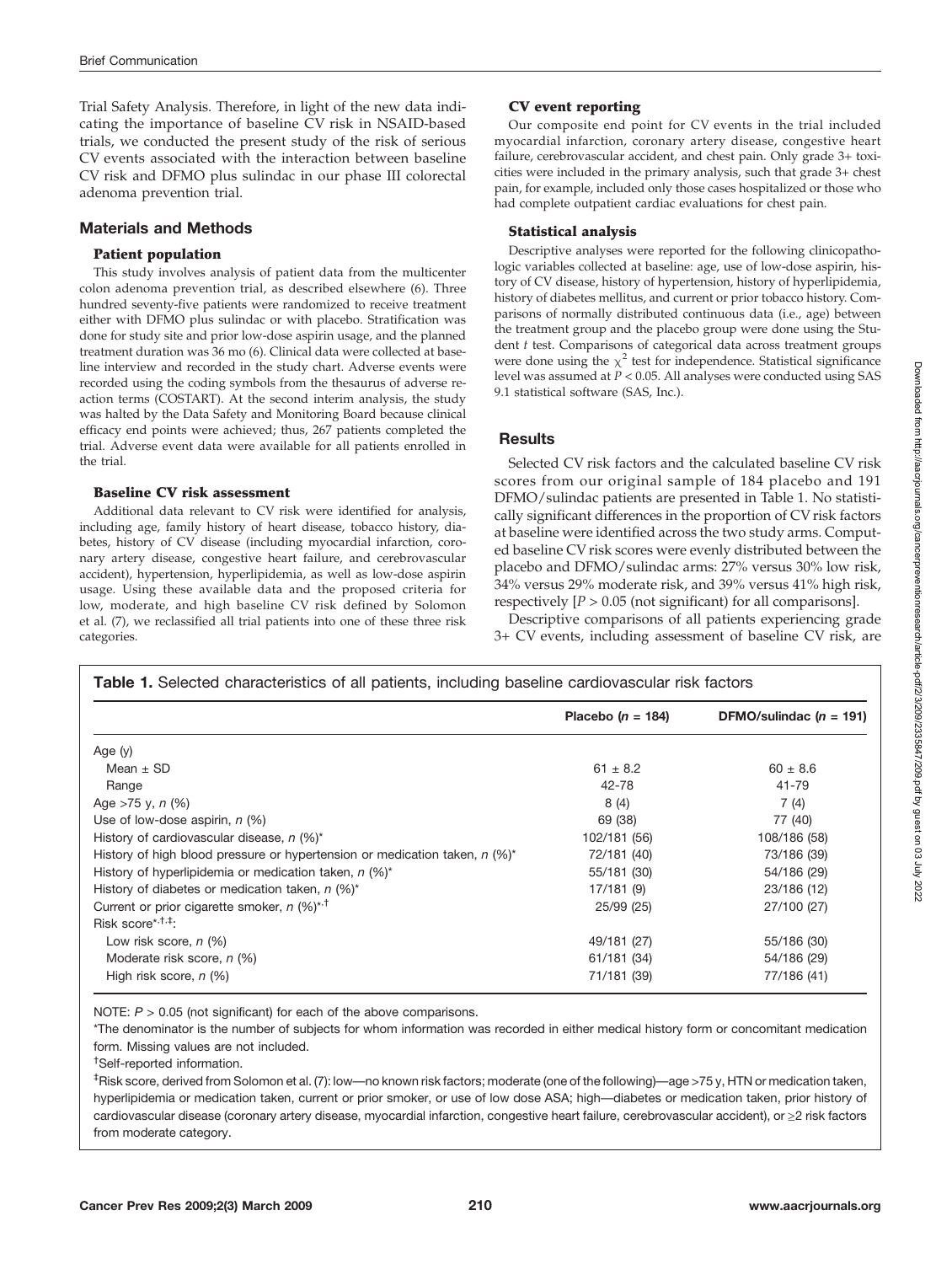Table 2. Baseline characteristics of the patients who have at least one grade  $\geq 3$  cardiovascular adverse event, defined as myocardial infarction, coronary artery disease, congestive heart failure, cerebrovascular accident, and chest pain

|                                                                              | Placebo $(n = 9)$ | DFMO/sulindac $(n = 16)$ |
|------------------------------------------------------------------------------|-------------------|--------------------------|
| Age $(y)$                                                                    |                   |                          |
| Mean $\pm$ SD                                                                | $64 \pm 10$       | $62 \pm 10$              |
| Range                                                                        | 49-74             | $41 - 76$                |
| Age $>75$ y, n $(\%)$                                                        | 0                 | 1(6)                     |
| Use of low-dose aspirin, $n$ (%)                                             | 2(22)             | 10 (63)                  |
| History of cardiovascular disease, $n$ (%)*                                  | 7(78)             | 9(56)                    |
| History of high blood pressure or hypertension or medication taken, $n$ (%)* | 6(67)             | 5(31)                    |
| History of hyperlipidemia or medication taken, $n$ (%)*                      | 3(33)             | 6(38)                    |
| History of diabetes or medication taken, $n$ (%)*                            | 1(11)             | 4(25)                    |
| Current or prior cigarette smoker, $n$ (%) <sup>*,†</sup>                    | 1/5(20)           | 3/7(43)                  |
| Risk score* <sup>1,1</sup> ;                                                 |                   |                          |
| Low risk score, $n$ (%)                                                      | 3(33)             | 3(19)                    |
| Moderate risk score, n (%)                                                   | 3(33)             | 4(25)                    |
| High risk score, $n$ (%)                                                     | 3(33)             | 9(56)                    |

\*The denominator is the number of subjects for whom information was recorded in either medical history form or concomitant medication form. Missing values are not included.

<sup>†</sup>Self-reported information.

‡ Risk score, derived from Solomon et al. (7): low—no known risk factors; moderate (one of the following)—age > 75 y, HTN or medication taken, hyperlipidemia or medication taken, current or prior smoker, or use of low dose ASA; high—diabetes or medication taken, prior history of cardiovascular disease (coronary artery disease, myocardial infarction, congestive heart failure, cerebrovascular accident), or ≥2 risk factors from moderate category.

presented in Table 2. It is apparent from these data that a disproportionately greater number of patients with high CV risk score at baseline experienced CV events in the DFMO/sulindac arm ( $n = 9$ ) compared with placebo ( $n = 3$ ). If all patients with high baseline CV risk are excluded from the analysis, the numbers of CV events in the placebo  $(n = 6)$  and treatment  $(n = 7)$  arms are approximately equal.

Our assessment of chest pain in this trial is not uniformly adopted by other studies, calling into question whether our aggregate CV end point is affected by inclusion of chest pain events. Thus, we have done an additional analysis to exclude these patients from the aggregate CV event definition. If grade 3+ chest pain events ( $n = 8$ ) are excluded from the analysis and CV event is defined as coronary artery disease, myocardial infarction, congestive heart failure, or cerebrovascular accident, the effects are similar: 12 events occurred in the treatment arm (9 with high baseline CV risk, 3 with low or moderate risk), compared with 5 events in the placebo arm (3 with high baseline CV risk, 2 with low or moderate risk). Thus, only 3 patients in the treatment arm with low-moderate baseline CV risk suffered grade 3+ coronary artery disease, myocardial infarction, congestive heart failure, or cerebrovascular accident, compared with 2 low-moderate risk patients in the placebo arm.

# **Discussion**

Our present results suggest that baseline CV risk score modifies the effect of DFMO/sulindac treatment on CV events: the risk of an adverse CV event associated with DFMO/sulindac increased with a high, but not with a low, baseline CV risk score. These findings are consistent with data from larger studies such as the Cross Trial Safety Analysis (7). With such small numbers, however, our study did not have sufficient power to perform formal tests for a statistical interaction between baseline CV risk and the intervention.

Cyclooxygenase-2 overexpression is clearly important in the progression of the adenoma-carcinoma sequence (8). Several randomized trials have now shown that cyclooxygenase-2–selective NSAIDs substantially and significantly reduce adenoma recurrence, but at the cost of a significant overall increase in CV events (2, 9). Currently, cyclooxygenase-2– selective NSAIDs cannot be recommended for prevention of colorectal adenomas or cancer. Preliminary data suggest that similar adverse CV results are associated with less selective NSAIDs including sulindac, but confirmation of this effect awaits the results of ongoing trials. Therefore, how to safely test NSAID-based regimens in relatively healthy participants with a low threshold for adverse events has been a major challenge for cancer prevention over the past several years. Our trial attempted to minimize potential adverse effects of sulindac by using a relatively low dose. The recent pooled Cross Trial Safety Analysis (7) provides new insights into the importance of assessing baseline CV risk in NSAIDbased clinical trials. This importance is further underscored by the present reanalysis of CV toxicity data from our phase III colorectal adenoma prevention trial of DFMO plus sulindac, which indicates that CV toxicity seemed to be associated with baseline CV risk scores.